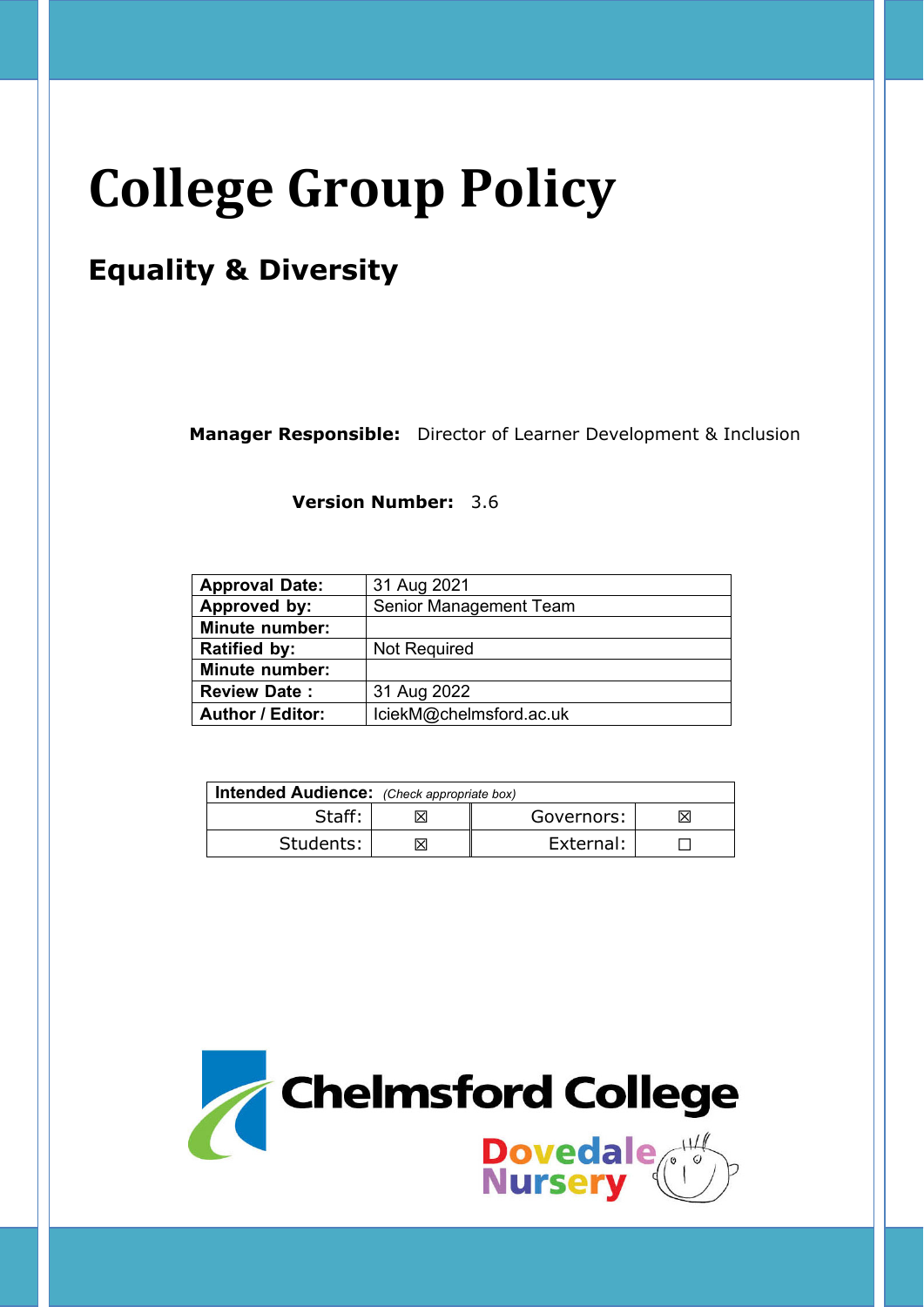#### **AMENDMENT SUMMARY**

| <b>Version</b> | Date        | <b>Remarks</b>  |
|----------------|-------------|-----------------|
| 3.1            | 07 Sep 2015 | Periodic Update |
| 3.2            | 23 Oct 2017 | Periodic Review |
| 3.3            | 15 Nov 2018 | Periodic Review |
| 3.4            | 03 Oct 2019 | Periodic Review |
| 3.5            | 01 Nov 2020 | Periodic Review |
| 3.6            | 31 Aug 2021 | Periodic Review |

#### **Table of Contents**

| 3. |  |
|----|--|
| 4. |  |
| 5. |  |
| 6. |  |
| 7. |  |
|    |  |

# **Age, Disability, Gender & Race Equality Statement**

Age, Disability, Gender and Race Equality Impact Measures will be set and monitored through analysis of all data related to potential suspected or actual abuse of this policy.

A copy of the Equality Impact Assessment Initial Screening Form is attached as an Annex to this document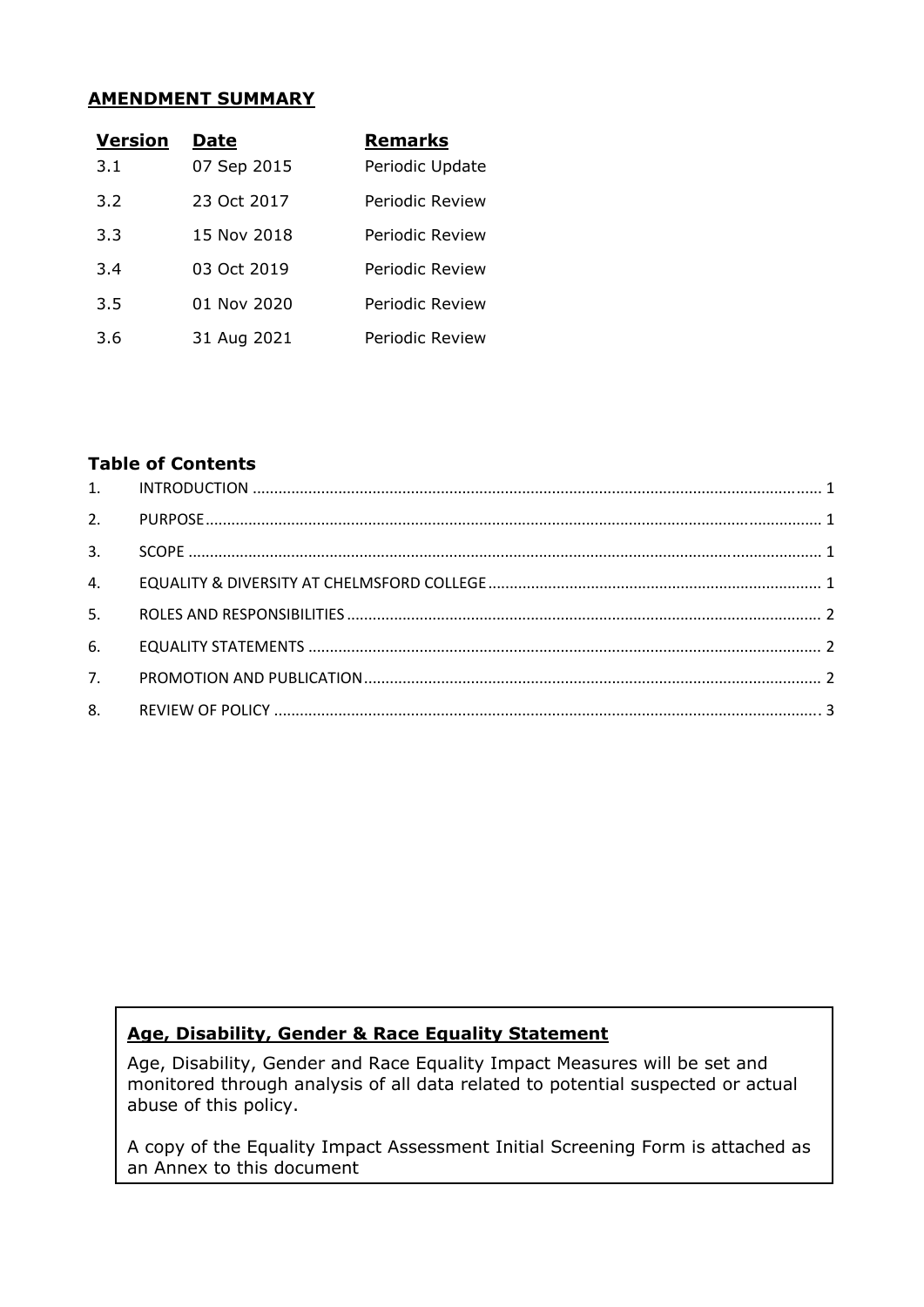## **1. INTRODUCTION**

1.1 The Equality & Diversity policy is in place to demonstrate our commitment to equality of opportunity for all those visiting, working and studying at our college. It is designed to support and enable us to meet our equality duties, including legislative requirements under the Equality Act 2010 and the Public Sector Equality Duties.

1.2 Equal Opportunities are an important aspect of College life because we want to create an environment in which everyone is able to achieve his/her full potential.

#### **2. PURPOSE**

2.1 The purpose of the Equality & Diversity Policy is to outline the way in which the College will treat its staff, students, visitors, customers and suppliers.

2.2 The College has statutory duties imposed under UK law to promote equality of opportunity between people of different groups. Full details of the statutory duties are available in the Equality Report, published annually.

### **3. SCOPE**

3.1 This policy applies to staff, students, visitors, customers and suppliers. It applies to anyone who uses the College at any point in time. All users are to be treated equally, with dignity and respect and without being subjected to discrimination.

#### **4. EQUALITY & DIVERSITY AT CHELMSFORD COLLEGE**

4.1 Promoting equality of opportunity is important at Chelmsford College and integrated into all activities undertaken within the College, from Strategic and Operational Planning, development, delivery and assessment of curriculum, and recruitment and employment of staff. We also ensure equality of opportunity is an integral part of engagement of contractors and procurement of services.

4.2 The 9 strands of equality are:

- Race
- Disability
- **Gender**
- Age
- Religion and Belief
- Sexual Orientation
- Gender Re-assignment
- Marriage and Civil Partnership
- Pregnancy and Maternity

4.3 The College reports annually on how we meet our duties with respect to the 9 strands of equality and diversity, and the actions we have taken to further equality and diversity for all who study, work at, or visit the College.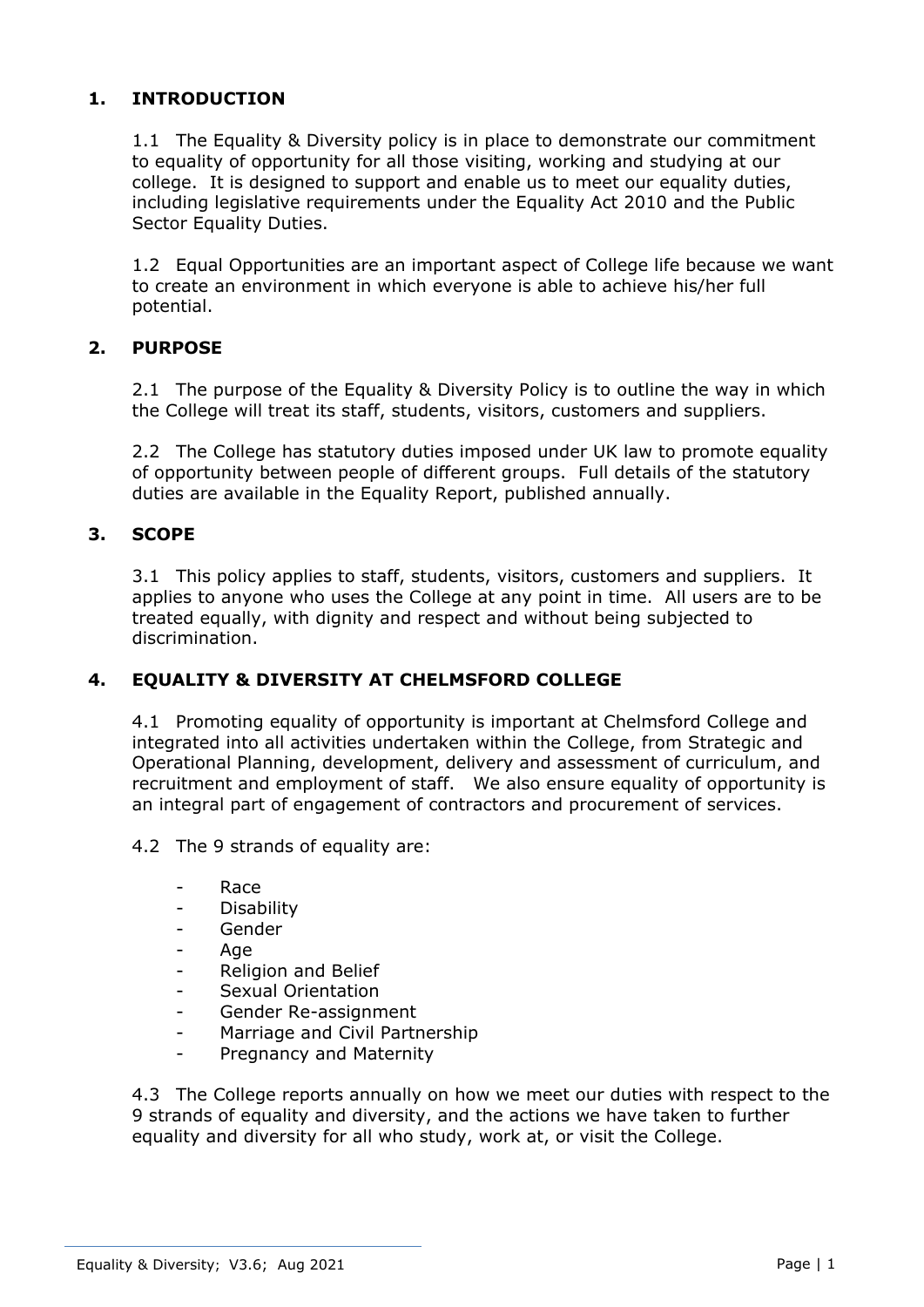4.4 A range of groups and methods are used at Chelmsford College to progress the equality and diversity agenda including:

- Staff Council
- Student Tutorials
- Intranet Poll questions and student surveys
- Student Representatives Meetings

#### **5. ROLES AND RESPONSIBILITIES**

5.1 As members of the College community we all have a responsibility to work towards equality of opportunity in all 9 strands of equality as outlined in 4.2 above.

5.2 It is a specific responsibility of senior College managers with responsibility for students and staff to ensure that the equality & diversity action planning process is effective in addressing improvements in equality and minimising disadvantage. All actions are based on validated Self-Assessment Reports (SARs), with consequent improvement actions contained within the College Improvement Plan, (CIP), which is actively monitored by senior College leaders.

5.2 Equality actions within the CIP aim to broaden awareness of issues and ensure good practice in everything we do.

#### **6. EQUALITY STATEMENTS**

6.1 Chelmsford College will promote equality of opportunity to all staff and students in accordance with the Equality Act 2010.

This legislation has also introduced the general and specific duties for public sector organisations to promote equality of opportunity to people of all sexual orientations, religious or belief groups and age groups.

6.2 Chelmsford College believes in equality of opportunity in all its activities including the delivery of education, training, projects, procurement, employment and recruitment.

6.3 It is unlawful to discriminate directly or indirectly on the grounds of race, disability, gender colour, nationality, religion or belief, ethnic origin, sex, age or sexual orientation.

6.4 Where practicable the College will endeavour to accommodate the cultural and religious needs of students and staff within the constraints of operational requirements.

6.5 The College reports annually on arrangements that have been put in place to meet its equality duties, together with the impact on actions taken.

#### **7. PROMOTION AND PUBLICATION**

- 7.1 An annual Equality Report is produced which provides information on:
	- Specific actions and projects undertaken during the college year
	- Action points (and progress against them)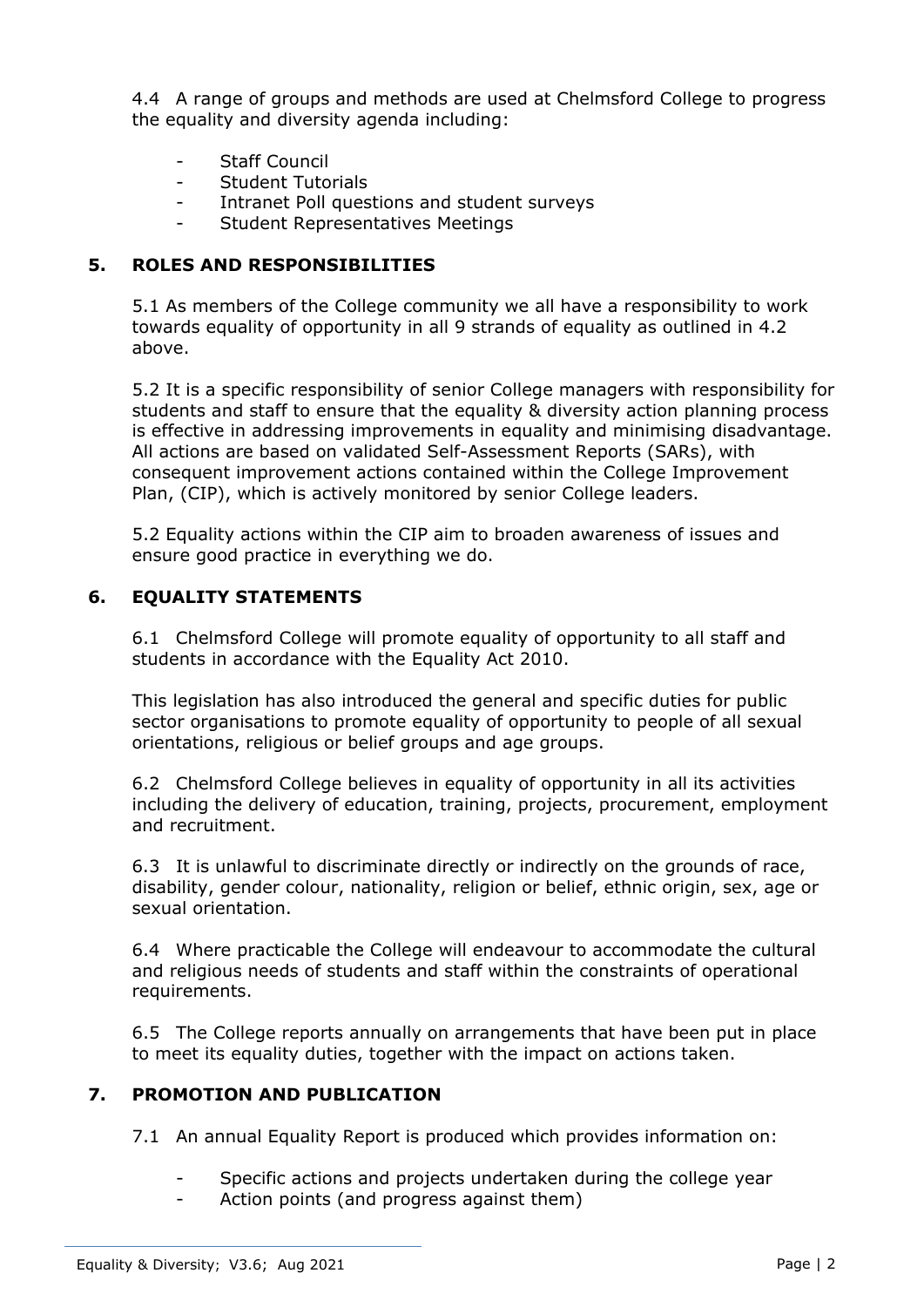- Data monitoring in respect of staff and students
- An assessment of the equality impact of College policies
- Specific actions recommended for the forthcoming academic year

7.2 The report is made available to the College community via the Intranet and published on the College website so that all users of the College can judge how effective the College is in addressing its duties.

### **8. REVIEW OF POLICY**

8.1 The Equality & Diversity Policy will be reviewed in line with legislative changes and case law and in accordance with College quality arrangements for the review of all policies.

To be next reviewed, November 2021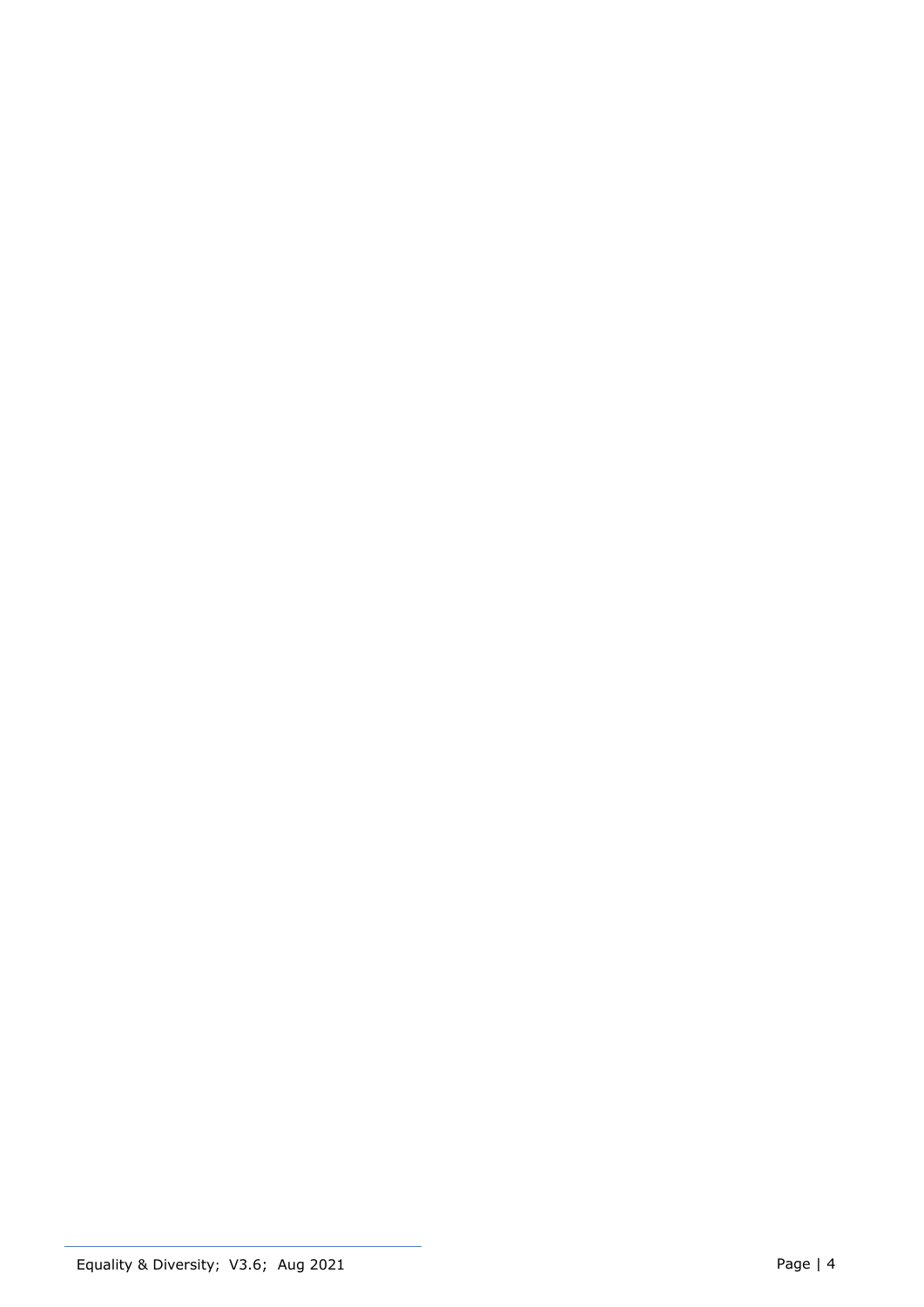# **Equality Impact Assessment (EIA) Initial Screening Form**

Name of the Policy, Procedure, Practice or Proposal being screened:

Equality and Diversity Policy

Provide a brief description of its purpose:

Are there controls in place to monitor the uniform application of this practice? (if no please explain below)

**Yes** 

Does the policy or process have the potential to affect a particular group disproportionately in either a positive or negative way? Please provide comments with supporting evidence:

NO

If you have identified a medium or high equality impact please complete the following, otherwise leave blank. Add additional comment below the questions as necessary.

| Are there any other policies or practices that need to be | <b>No</b> |
|-----------------------------------------------------------|-----------|
| assessed alongside this screening?                        |           |

Should the policy or practice proceed to a full Equality Impact Assessment?

 **No**